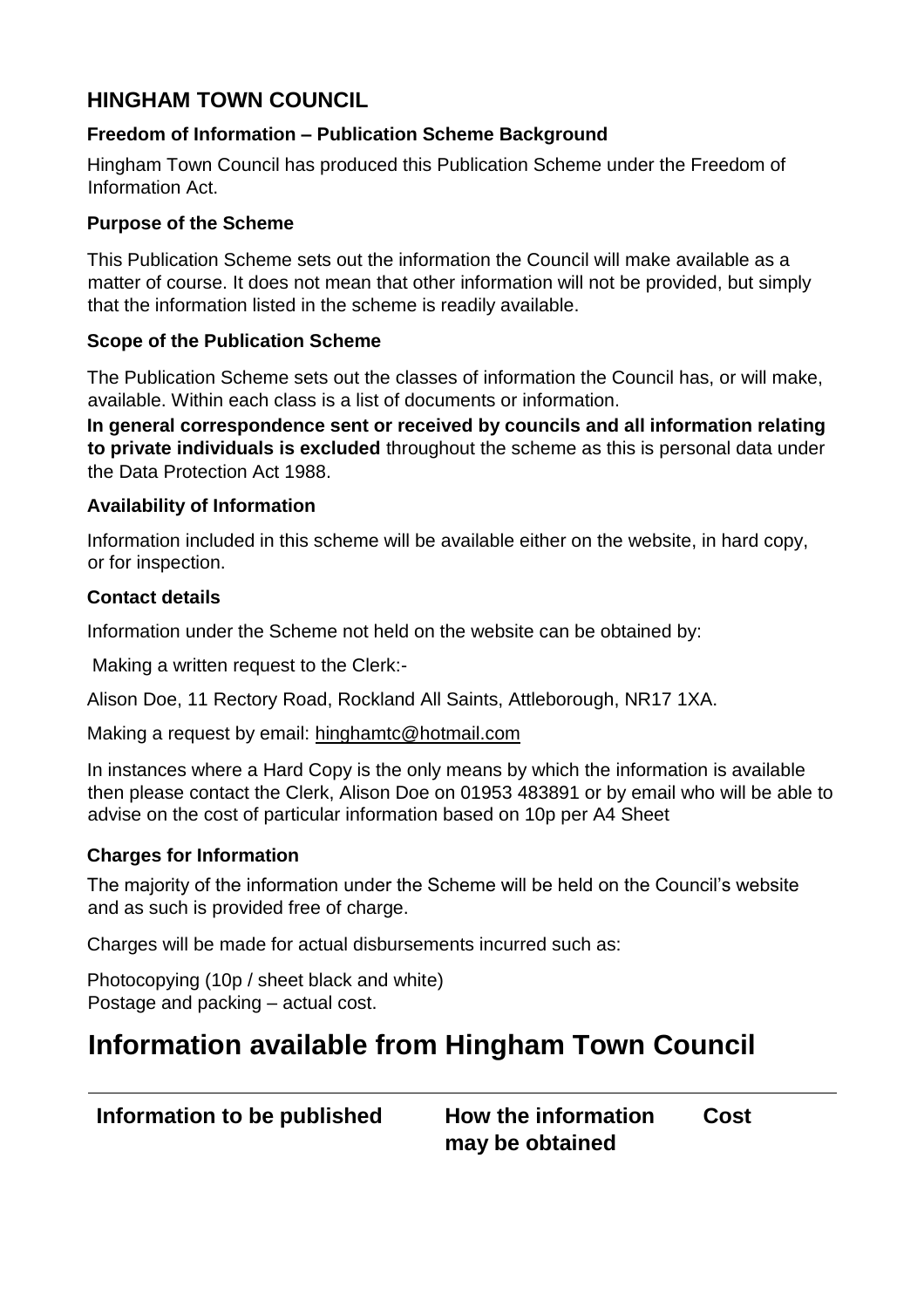| Class1 - Who we are and what<br>we do                                                                                                |                     |                     |
|--------------------------------------------------------------------------------------------------------------------------------------|---------------------|---------------------|
| (Organisational information, structures,<br>locations and contacts)                                                                  |                     |                     |
| Who's who on the Council and its<br>Committees                                                                                       | Website             | Free                |
|                                                                                                                                      | Hard copy           | 10p per A4<br>sheet |
| Contact details for Town Clerk and<br>Councillors                                                                                    | Website             | Free                |
|                                                                                                                                      | Hard copy           | 10p per A4<br>sheet |
| Location of main Council office and<br>accessibility details                                                                         | Website             | Free                |
|                                                                                                                                      | <b>Notice Board</b> |                     |
| <b>Staffing structure</b>                                                                                                            | <b>Hard Copy</b>    | 10p per A4<br>sheet |
| <b>Class 2 - What we spend and</b><br>how we spend it                                                                                |                     |                     |
| (Financial information relating to<br>projected and actual income and<br>expenditure, procurement, contracts and<br>financial audit) |                     |                     |
| Annual return form and report by<br>auditor                                                                                          | Website             | Free                |
|                                                                                                                                      | <b>Hard Copy</b>    | Free                |
| <b>Finalised budget</b>                                                                                                              | Website             | Free                |
|                                                                                                                                      | Hard copy           | 10p per A4<br>sheet |
| Precept                                                                                                                              | Website             | Free                |
|                                                                                                                                      | Hard copy           | 10p per A4<br>sheet |
| <b>Financial Standing Orders and</b><br><b>Regulations</b>                                                                           | Website             | Free                |
|                                                                                                                                      | Hard copy           | 10p per A4<br>sheet |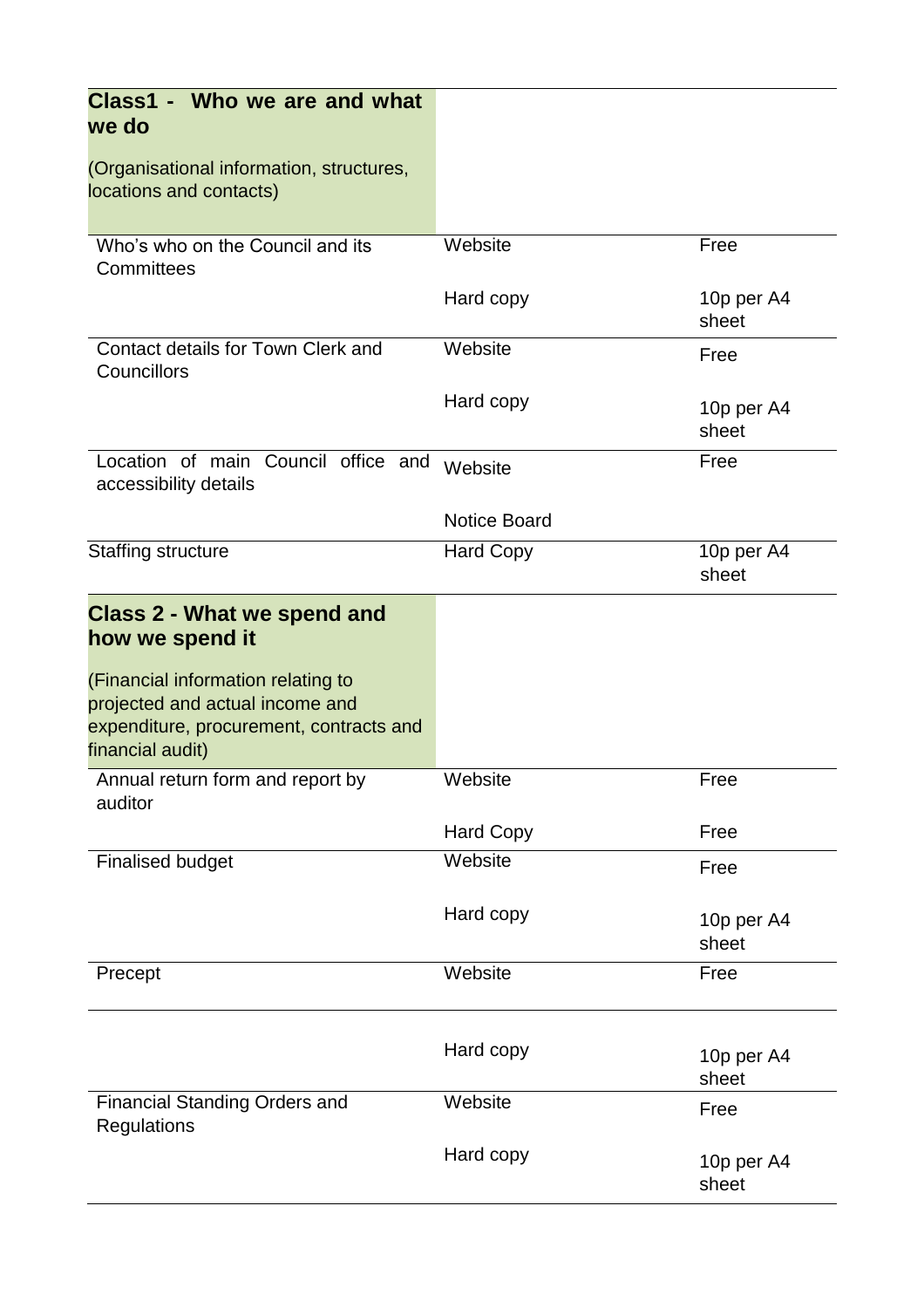| Grants given and received                                                                                                                                   | Website          | Free                |
|-------------------------------------------------------------------------------------------------------------------------------------------------------------|------------------|---------------------|
|                                                                                                                                                             | Hard copy        | 10p per A4<br>sheet |
| List of current contracts awarded and<br>value of contract                                                                                                  | Hard copy        | 10p per A4<br>sheet |
|                                                                                                                                                             |                  |                     |
| Members' allowances and expenses.                                                                                                                           | <b>Hard Copy</b> | 10p per A4<br>sheet |
| Please note members of Hingham Town<br>Council do not claim any allowances,<br>except the Chairman who receives a<br>small allowance for expenses incurred. |                  |                     |
|                                                                                                                                                             |                  |                     |
|                                                                                                                                                             |                  |                     |
|                                                                                                                                                             |                  |                     |
|                                                                                                                                                             |                  |                     |
| Parish Plan                                                                                                                                                 | Hard copy        | Free                |
| <b>Annual Report</b>                                                                                                                                        |                  |                     |
|                                                                                                                                                             | Website          | Free                |
|                                                                                                                                                             |                  | 10p per A4          |
|                                                                                                                                                             | Hard copy        | sheet               |
| <b>Class 3 - What our priorities are</b><br>and how we are doing                                                                                            |                  |                     |
| (Strategies and plans, performance<br>indicators, audits, inspections and<br>reviews)                                                                       |                  |                     |
|                                                                                                                                                             |                  |                     |
|                                                                                                                                                             |                  |                     |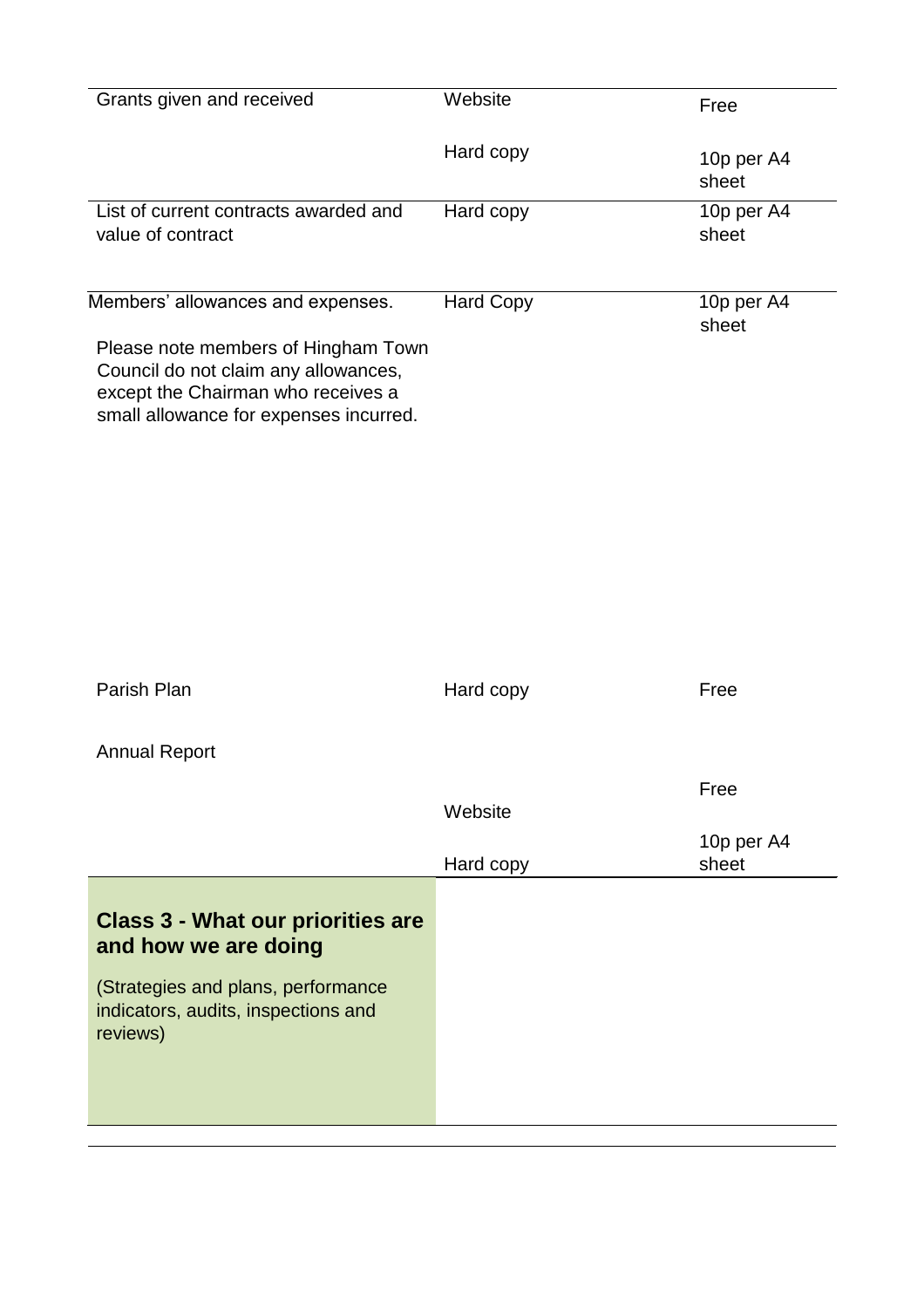# **Class 4 - How we make decisions**

(Decision making processes and records of decisions) and

Time and dates of meetings Website Free

| Responses to planning applications | <b>Hard Copy</b>            | Free                |
|------------------------------------|-----------------------------|---------------------|
| Bye-laws                           | Hard copy                   | 10p per A4<br>sheet |
| Agendas of meetings (as above)     | Website                     | Free                |
|                                    | <b>Hard Copy</b>            | 10p per A4<br>sheet |
|                                    | <b>Council Notice Board</b> |                     |
|                                    |                             |                     |
| Minutes of meetings (as above)     | Website                     | Free                |
|                                    | Hard copy                   | 10p per A4<br>sheet |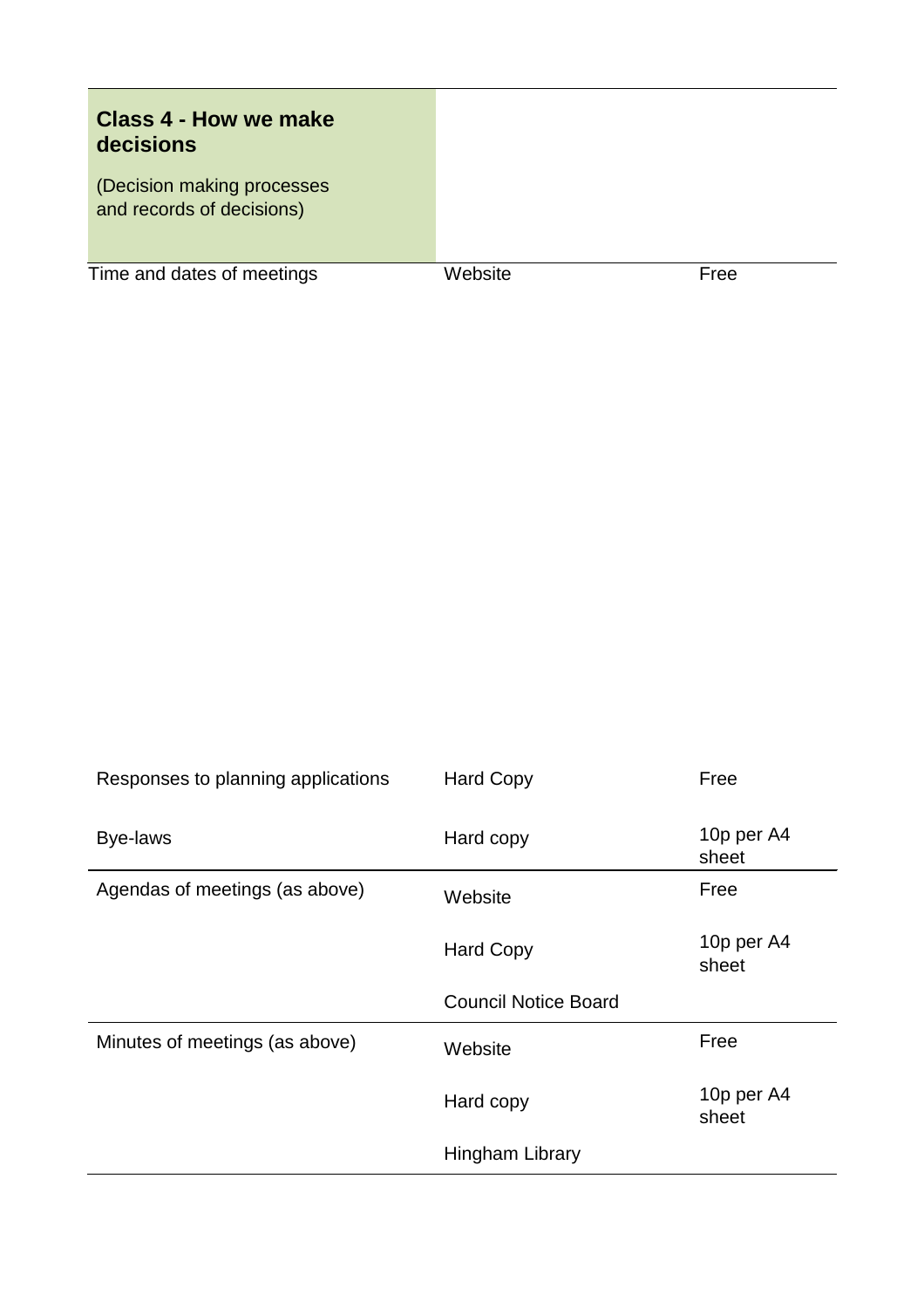| Reports presented to council meetings                                                                       | <b>Hard Copy</b> | 10p per A4<br>sheet |
|-------------------------------------------------------------------------------------------------------------|------------------|---------------------|
| Responses to consultation papers                                                                            | <b>Hard Copy</b> | Free                |
| <b>Class 5 - Our policies and</b><br>procedures                                                             |                  |                     |
| (Current written protocols, policies and<br>procedures for delivering our services<br>and responsibilities) |                  |                     |
| Policies and procedures for the conduct<br>of council business:                                             |                  |                     |
| Procedural standing orders                                                                                  | Website          | Free                |
| Code of Conduct                                                                                             | Hard copy        | 10p per A4<br>sheet |
| <b>Policy statements</b>                                                                                    |                  |                     |
|                                                                                                             |                  |                     |
| Information security policy                                                                                 | <b>Hard Copy</b> | 10p per A4<br>sheet |
| Records management policies (records                                                                        | Website          | Free                |
| retention, destruction and archive)                                                                         | <b>Hard Copy</b> | 10p per A4<br>sheet |
| Data protection policies                                                                                    | <b>Hard Copy</b> | 10p per A4<br>sheet |
| Schedule of charges (for the publication<br>below of information)                                           | See              |                     |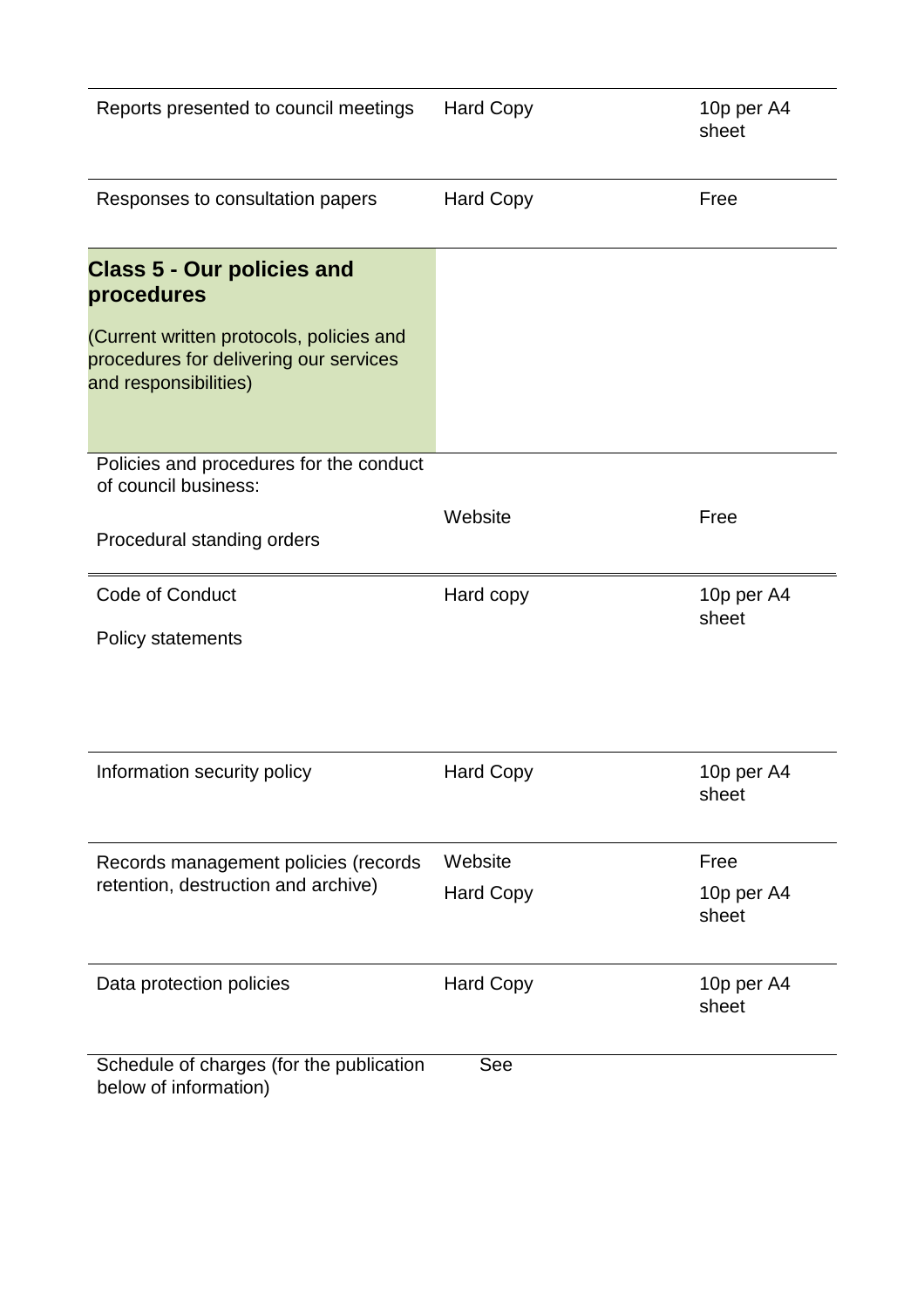| <b>Class 6 - Lists and Registers</b>             |                                              |                     |
|--------------------------------------------------|----------------------------------------------|---------------------|
| Currently maintained lists and registers<br>only |                                              |                     |
| Any publicly available register or list          | <b>Electoral Roll for inspection</b><br>only |                     |
| <b>Assets Register</b>                           | <b>Hard Copy</b>                             | 10p per A4<br>sheet |
| Disclosure log                                   | <b>Hard Copy</b>                             | 10p per A4<br>sheet |
| Register of members' interests                   | Website                                      | Free                |
|                                                  | <b>Hard Copy</b>                             | 10p per A4<br>sheet |
| Register of gifts and hospitality                | <b>Hard Copy</b>                             | 10p per A4<br>sheet |

| <b>Class 7 - The services we offer</b><br>(Information about the services we offer,<br>including leaflets, guidance and<br>newsletters produced for the public and<br>businesses) |                                                         |                     |
|-----------------------------------------------------------------------------------------------------------------------------------------------------------------------------------|---------------------------------------------------------|---------------------|
| Burial grounds and closed churchyards                                                                                                                                             | Website                                                 |                     |
|                                                                                                                                                                                   | Hard copy                                               | Free                |
|                                                                                                                                                                                   | Some information may only<br>be available by inspection | 10p per A4<br>sheet |
| Parks, playing fields and recreational<br>facilities                                                                                                                              | Website                                                 | Free                |
| Seating, litter bins, clocks, memorials<br>and lighting                                                                                                                           | Hard copy                                               | 11                  |